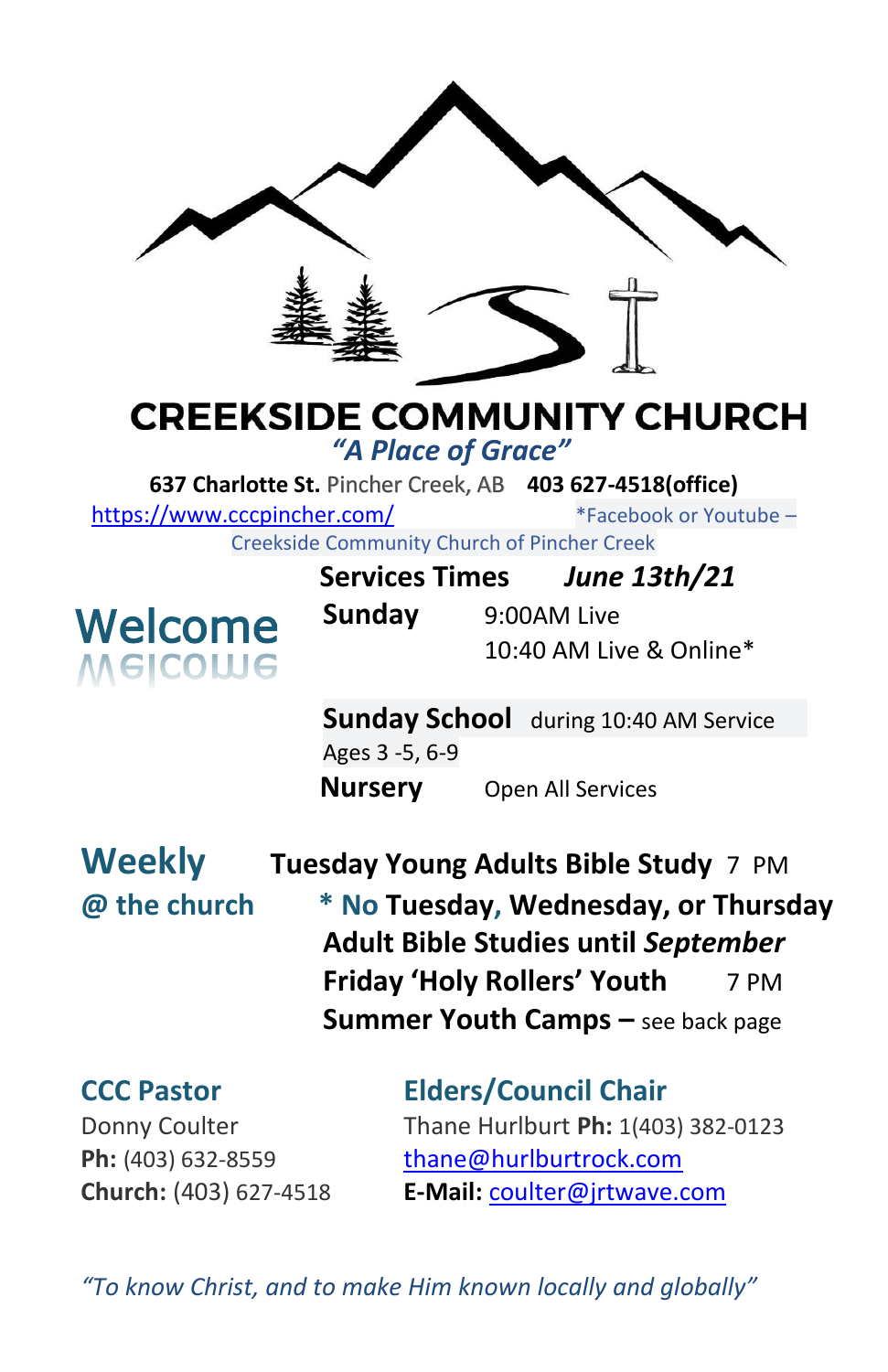# **Ministries & Outreach**

**Community** Joy Hurlburt *Deacon of Congregational Care 403 330-5399*, [joy@hurlburtrock.com](mailto:joy@hurlburtrock.com) **Missions** [sherryakitt@gmail.com](mailto:sherryakitt@gmail.com) **Prayer Needs** Pastor Donny **Youth Ministry 'Holy Rollers' Youth** Lachlan Terpstra Chelsea & Eli Barton **Ph: 403-339-0879 Ph: 403-795-2733 Today's Worship Service**

**Welcome and Announcements** Pastor Donny & Thane *STAGE 2 - mandated attendance allowances (72 people), wearing of masks, physical distancing of two metres, entry main doors, exit north door – all still being adhered to for each service* **Membership –** Melanie Almond will be covenanting next week with us as a new member **Sunday – July 4 –** Youth prayer day and returning to one service!

**Worship through Music** *Led by Dana, Chelsea and Eli Your Grace is Enough Mighty to Save Psalm 34*

## **Today's Prayer and Praise –**

- o *Pray for:* 
	- o *Mike Drewniak and family as they mourn for Anne wife, mother, grandmother - who died this week*
	- o *Little Sophie, Dana and Donny's daughter, experiencing chest pains, and for the doctors who are treating her*
	- o *Valerie Clemitson booked for hip surgery this Tuesday, June 15th*
	- o *Gord and Lorri Macintosh's daughter in law Stacey, undergoing treatment for a carcinoma, and their son Doug*
	- o *Pastor Donny's friend Ron in ICU Calgary with Covid19 And Perry Odney from Fort Macleod, also in ICU Calgary due to complications from Covid*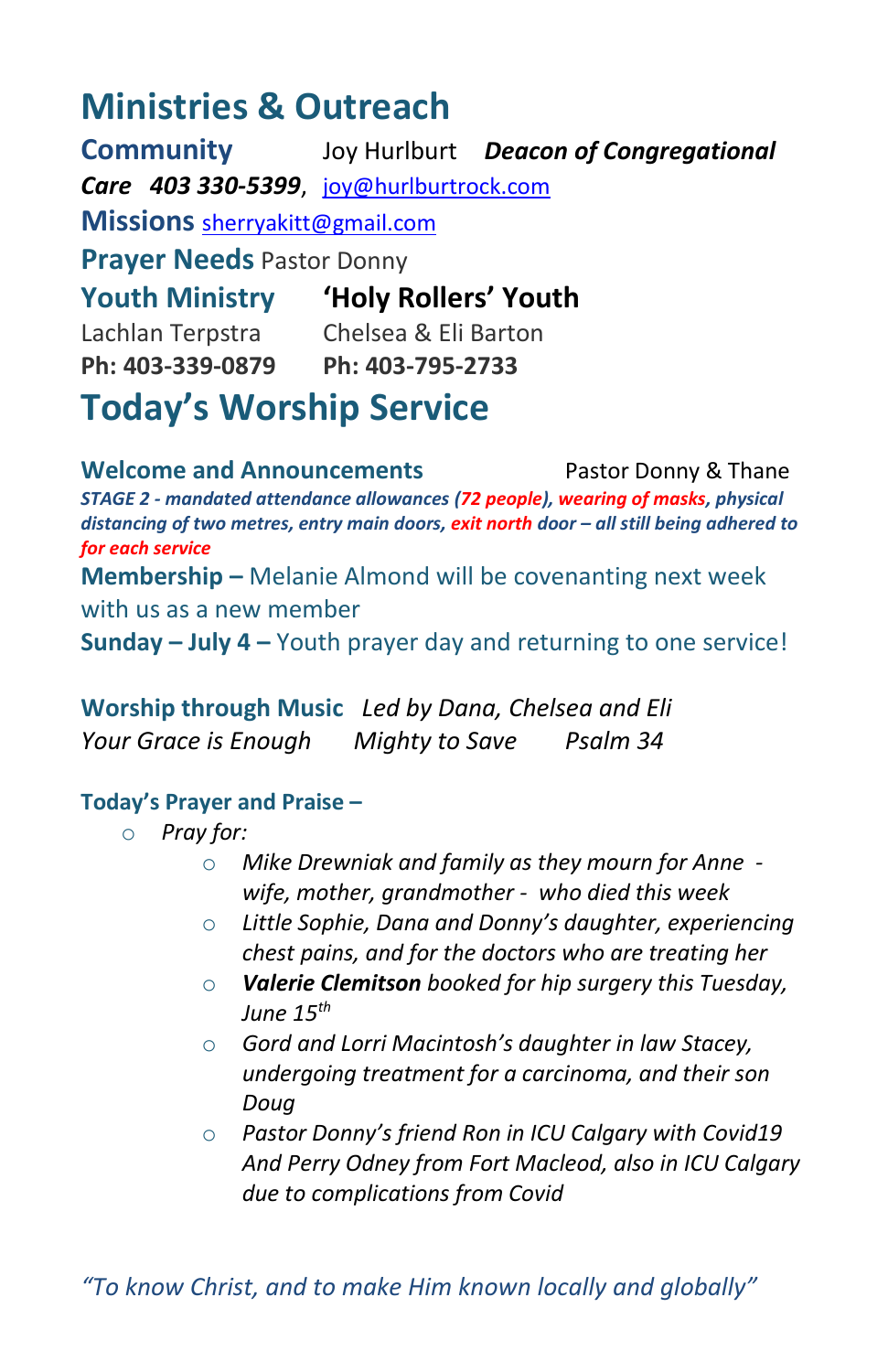- o *Our neighbours and friends on the Piikani and Blood Reserves as they mourn their losses due to residential schools. Pray that we will know how to ask for forgiveness for what has been done in the past and to 'love our neighbours as ourselves'*
- o *Thanksgiving for:*
	- o *Helen's (Blackburn) safe arrival here from Bolivia*
	- o *Vic Akitt in recovery from pneumonia*
	- o *The much needed rain for grainfields, hayfields and pastures, gardens this past week*

**Offerings Options - box** on back table, **Mail** - CCC Box 757, Pincher Creek T0K 1W0. **Auto-debit** or **e-transfer** – [ccctreasurer20@gmail.com](mailto:ccctreasurer20@gmail.com) **Benevolent offering** - box also on back table or add to your auto debit

# **Today's Message Notes . . .** Behold Your God

# **Behold Your God - The Revelation of God - Exodus 34**

- **I. The Context of the Revelation**
- A. The People
	- 1. Faithless
	- 2. Whinners and complainers
	- 3. Idolators
- B. God
	- 1. I AM Exodus 3
	- 2. His terribleness Exodus 19, 20
	- 3. The Goodness of God Exodus 33,34
- C. The Pardon and Grace
	- 1. The act of pardoning His people
	- 2. Taking them into His favor

## **II. The Proclamation of His Name**

- A. The building blocks of His name/nature
- B. His Name
	- 1. The Tender One Ps 23, Isa 40:11, Isa 66:13, II Cor 1:3-4
	- 2. The Gracious One John 8

*"To know Christ, and to make Him known locally and globally"*